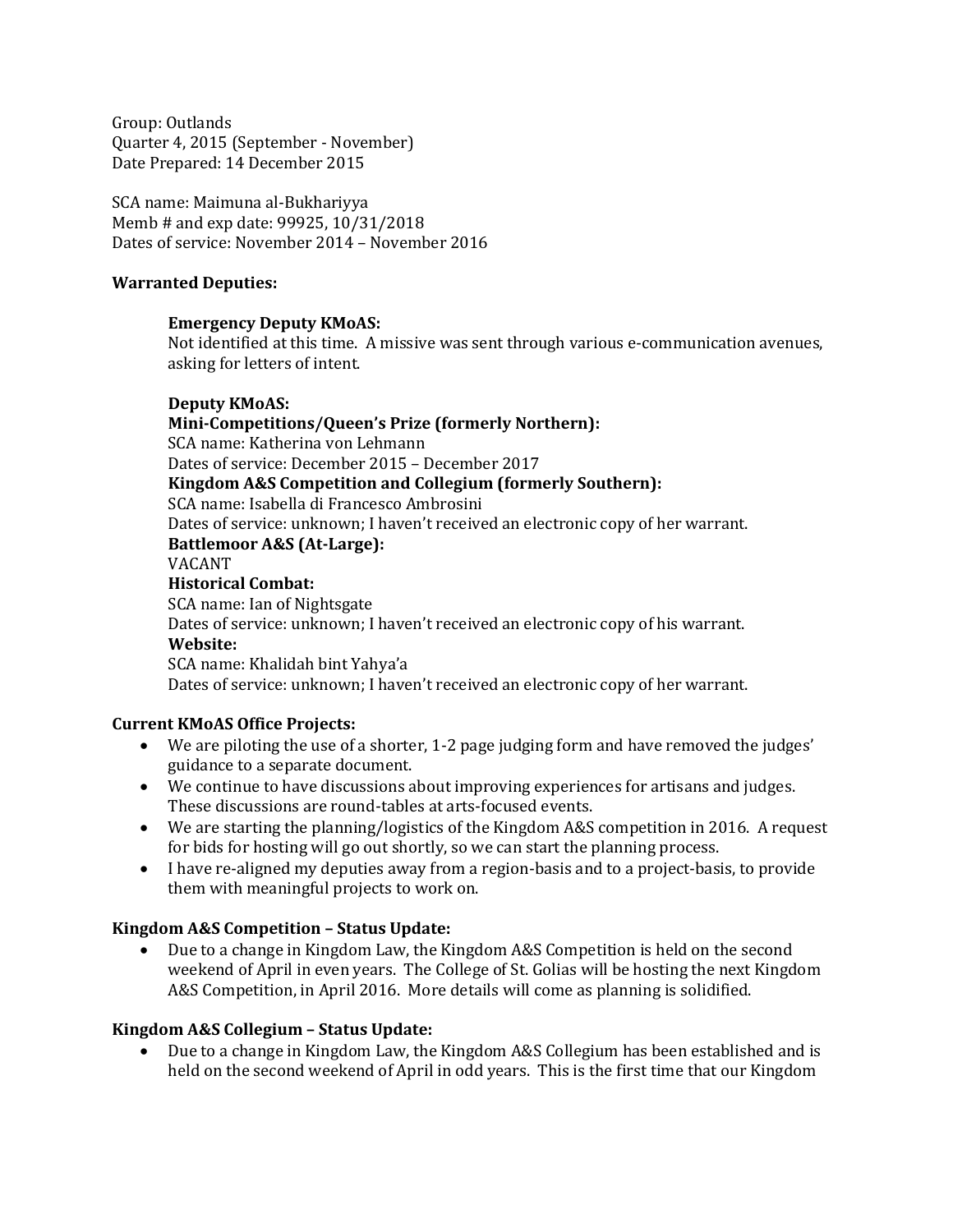has put on a Kingdom-wide collegium in many years, although the Northern and Southern halves of the Kingdom have put on successful A&S collegia.

# **A&S Activities of Note (events, displays, competitions, etc.):**

- To get artisans more comfortable with displaying at smaller events and to prepare them, incrementally, for larger A&S competitions and Kingdom A&S and interkingdom Wars, local groups are encouraged to support artisans' displays and local competitions.
- No large-scale A&S activities were conducted during Q4; Battlemoor was reported on in Q3 (probably a little prematurely, since the event ends in the first few days of September).
- al-Barran A&S champion Cassia bint Abdullah
- Dragonsspine A&S champion Lord Cuhelyn and THLady Bronwen
- Villaleon A&S champion Millicent of Essex

# **A&S Classes in Local Groups:**

- Aarquelle (Shire)
	- o General A&S gatherings.
- al-Barran (Barony)
	- o No classes.
- Blackwater Keep (Shire)
	- o No classes.
- Bryngolau (Shire)
	- o Table-top heraldic banners.
- Caer Galen (Barony)
	- o Bookbinding; cotehardie construction.
- Caerthe (Barony)
	- o Candle-making.
- Citadel (Barony)
	- o Knotwork; beginning sewing; smithing; spice cup; largesse; Scandinavian wire weaving.
- Draca Mor (Shire)
	- o No report provided.
- Dragonsspine (Barony)
	- o Scribal; general A&S gatherings.
- Drygestan (Shire)
	- o Garb touch-up; Viking wire weaving; smithing; spinning; leather mask-making; Middle Eastern drum/dance; calligraphy; court-dancing.
- Fontaine dans Sable (Barony)
	- o Sewing; heraldry; largesse; Viking wire weaving; finger lucet; general A&S gatherings.
- Hawk's Hollow (Canton)
	- o Beaded bookmark; beaded bracelet; dolls; quilling; jewelry; felting; pattern darning; calligraphy & illumination; paternosters.
- Nahrun Kabirun (Shire)
	- o No classes.
- Plattefordham (Shire)
	- o Weekly open-house project night; weekly armoring/metalworking night.
- Ravenhyrst (Canton)
	- o Garb; thread-wrapped buttons; lucet cording; general patterning;
- Rio de las Animas (Shire)